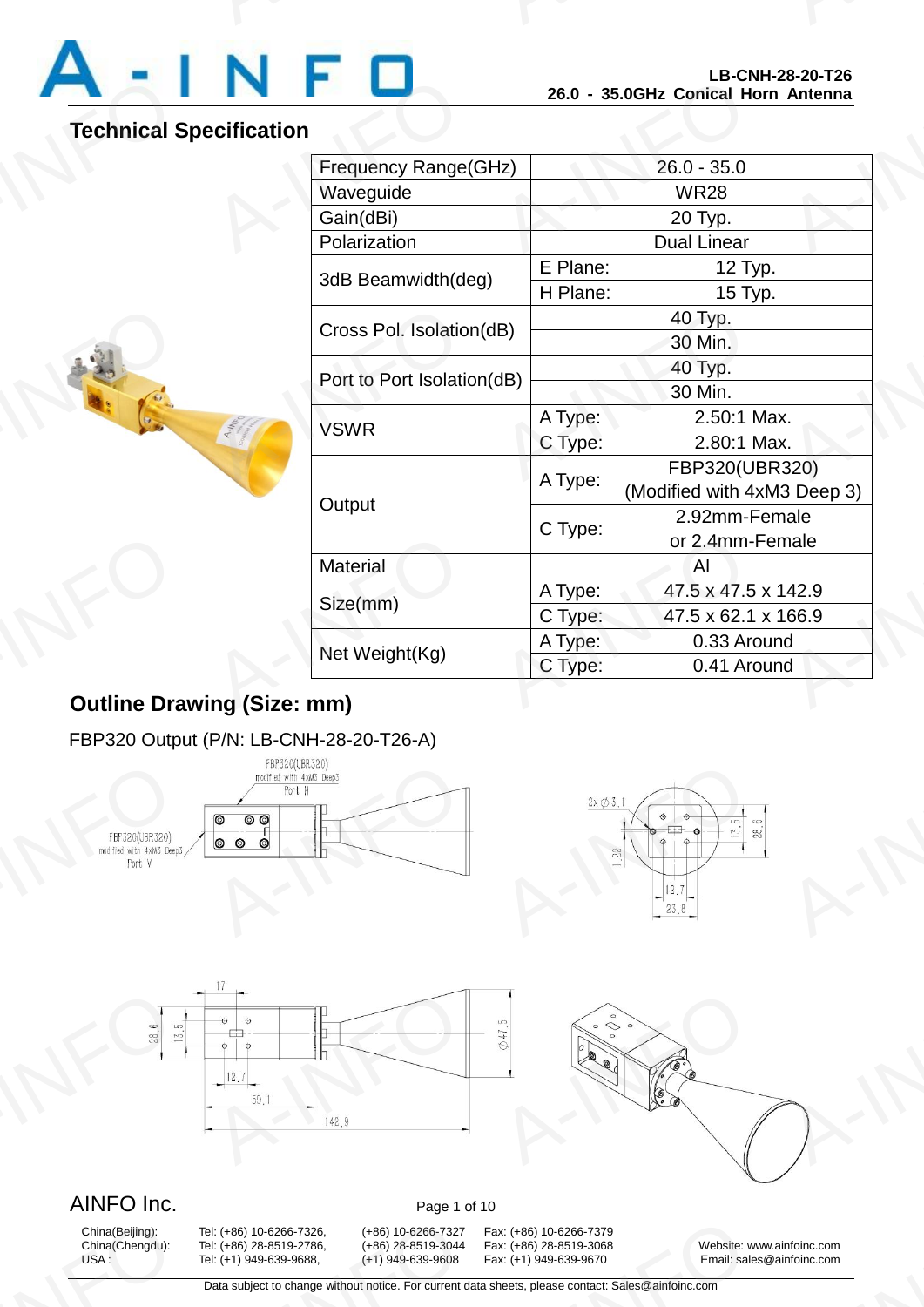

2.92mm-Female Output (P/N: LB-CNH-28-20-T26-C-KF) For 2.4mm-Female output outline drawing, please contact A-INFO.









# AINFO Inc. Page 2 of 10

China(Beijing):<br>China(Chengdu):<br>USA :

9: (+86) 10-6266-7326, (+86) 10-6266-7327<br>9: (+86) 28-8519-2786, (+86) 28-8519-3044<br>9: (+1) 949-639-9688, (+1) 949-639-9608<br>Data subject to change without notice. For current d

China(Beijing): Tel: (+86) 10-6266-7326, (+86) 10-6266-7327 Fax: (+86) 10-6266-7379 13001 10-6266-7379<br>
13001 1486) 28-8519-3068<br>
13001 149-639-9670<br>
13001 149-639-9670<br>
14001 14002 14001 14002 14002 14002 14002 14002 14002 14002 14002 14002 14002<br>
14002 14002 14002 14002 14002 14002 14002 14002 14002 140

China(Chengdu): Tel: (+86) 28-8519-2786, (+86) 28-8519-3044 Fax: (+86) 28-8519-3068 Website: www.ainfoinc.com Email: sales@ainfoinc.com infoinc.com<br>
<u>A-Infoinc.com</u>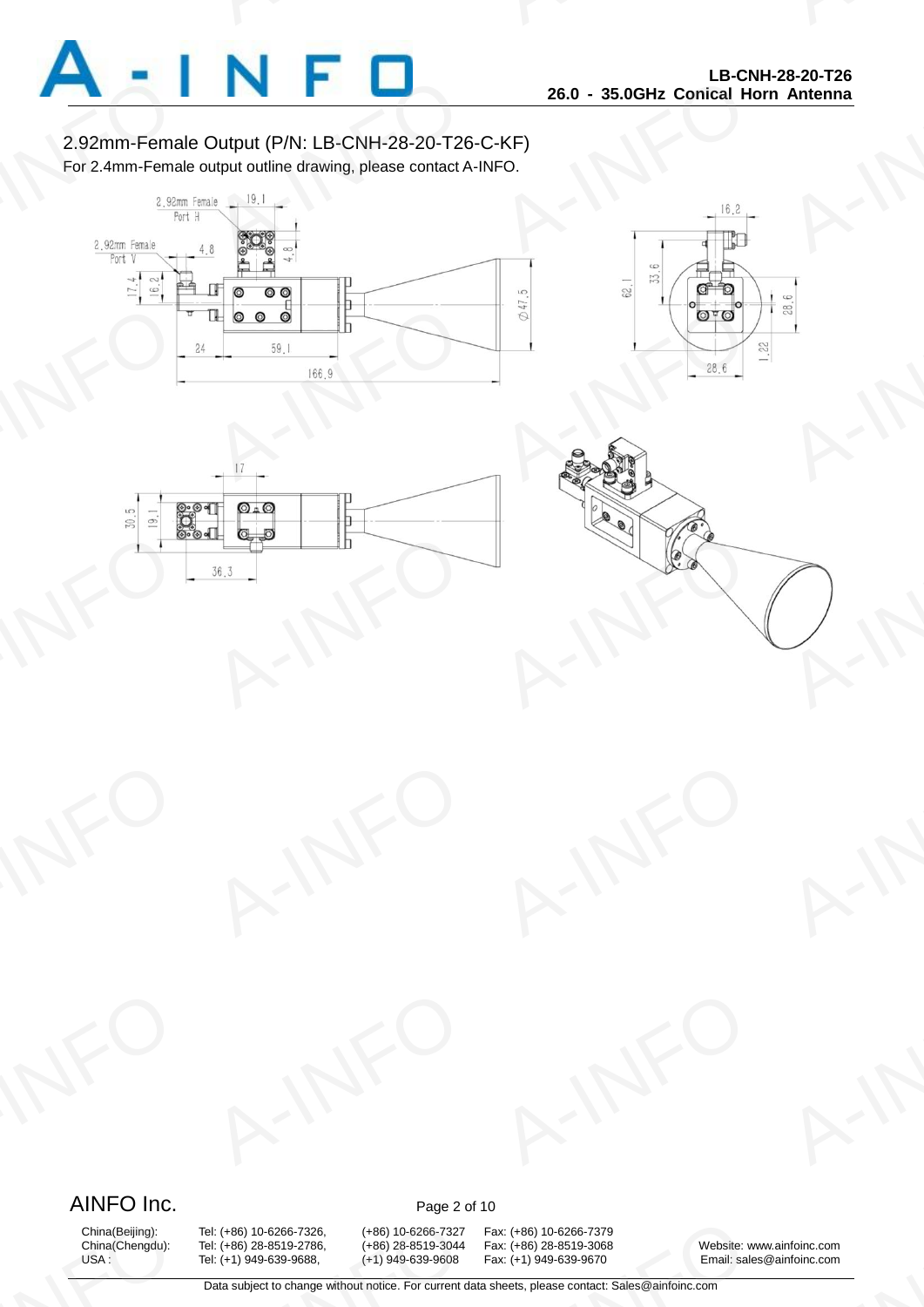

# **Flange Drawing (Size: mm)**





**FBP3** A-INFO

# AINFO Inc. Page 3 of 10

China(Beijing):<br>China(Chengdu):<br>USA :

9: (+86) 10-6266-7326, (+86) 10-6266-7327<br>9: (+86) 28-8519-2786, (+86) 28-8519-3044<br>9: (+1) 949-639-9688, (+1) 949-639-9608<br>Data subject to change without notice. For current d

China(Beijing): Tel: (+86) 10-6266-7326, (+86) 10-6266-7327 Fax: (+86) 10-6266-7379 13001 10-6266-7379<br>
13001 1486) 28-8519-3068<br>
13001 149-639-9670<br>
13001 149-639-9670<br>
14001 14002 14001 14002 14002 14002 14002 14002 14002 14002 14002 14002 14002<br>
14002 14002 14002 14002 14002 14002 14002 14002 14002 140

China(Chengdu): Tel: (+86) 28-8519-2786, (+86) 28-8519-3044 Fax: (+86) 28-8519-3068 Website: www.ainfoinc.com Email: sales@ainfoinc.com infoinc.com<br>
<u>A-Infoinc.com</u>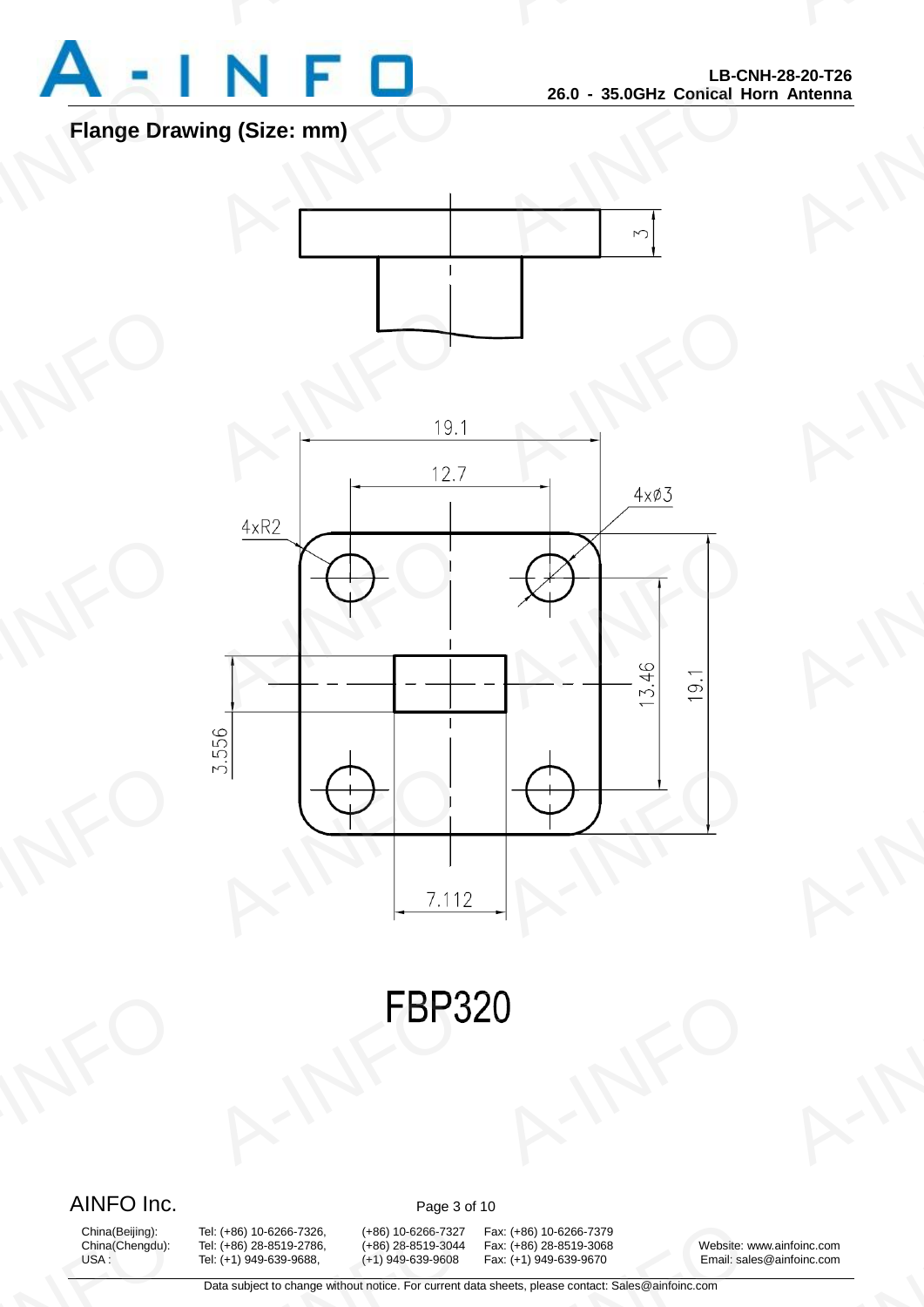

# **Test Results**

**1. Gain & Antenna Factor**





# AINFO Inc. Page 4 of 10

China(Beijing):<br>China(Chengdu):<br>USA :

9: (+86) 10-6266-7326, (+86) 10-6266-7327<br>9: (+86) 28-8519-2786, (+86) 28-8519-3044<br>9: (+1) 949-639-9688, (+1) 949-639-9608<br>Data subject to change without notice. For current d

China(Beijing): Tel: (+86) 10-6266-7326, (+86) 10-6266-7327 Fax: (+86) 10-6266-7379

China(Chengdu): Tel: (+86) 28-8519-2786, (+86) 28-8519-3044 Fax: (+86) 28-8519-3068 Website: www.ainfoinc.com Tel: (+1) 949-639-9688, (+1) 949-639-9608 Fax: (+1) 949-639-9670 Email: sales@ainfoinc.com infoinc.com<br>
<u>A-Infoinc.com</u>

Data subject to change without notice. For current data sheets, please contact: Sales@ainfoinc.com 13001 10-6266-7379<br>
13001 1486) 28-8519-3068<br>
13001 149-639-9670<br>
13001 149-639-9670<br>
14001 14002 14001 14002 14002 14002 14002 14002 14002 14002 14002 14002 14002<br>
14002 14002 14002 14002 14002 14002 14002 14002 14002 140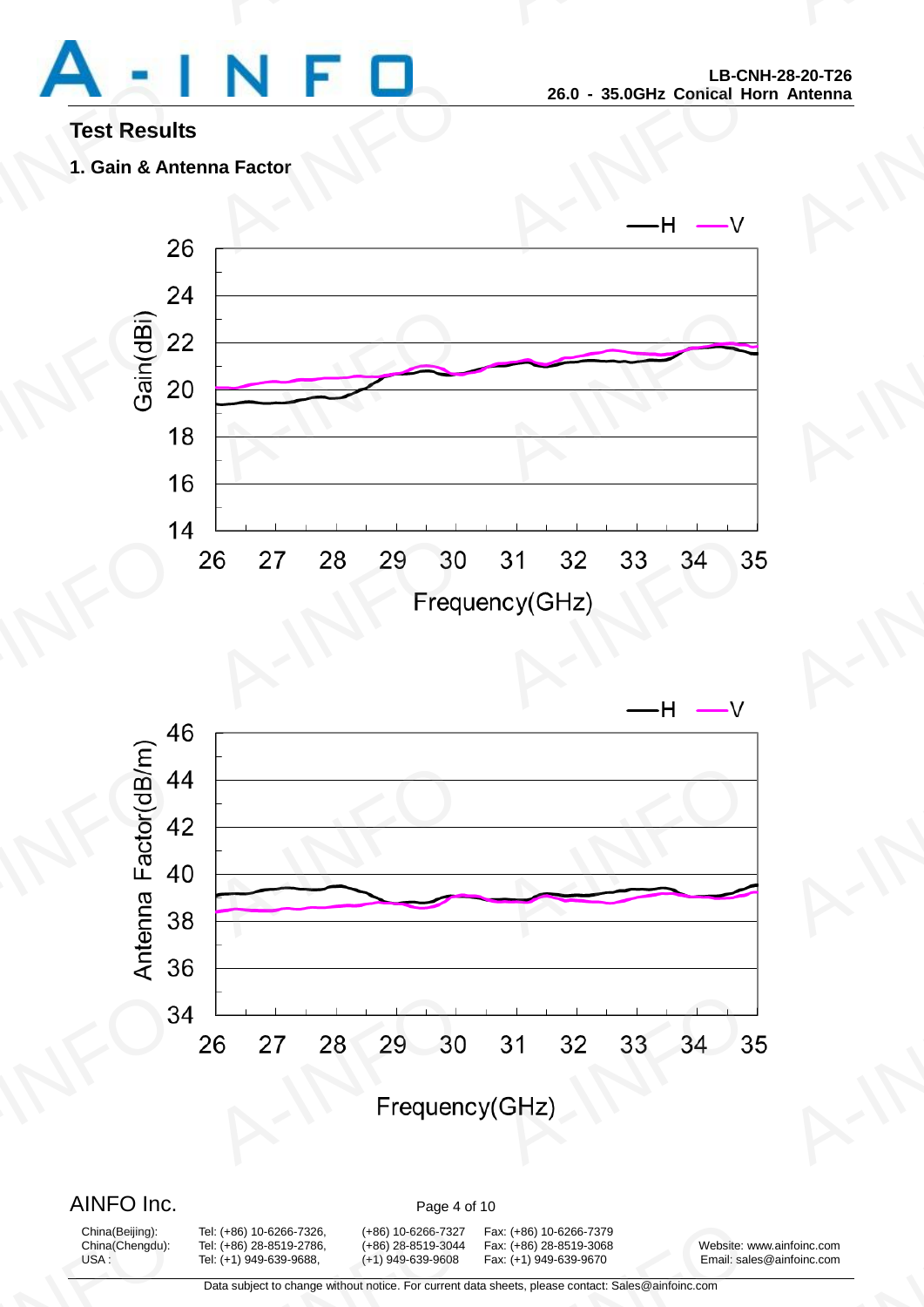

## **2. Cross Polarization Isolation**



## **3. Port to Port Isolation**



AINFO Inc. Page 5 of 10

China(Beijing):<br>China(Chengdu):<br>USA :

9: (+86) 10-6266-7326, (+86) 10-6266-7327<br>9: (+86) 28-8519-2786, (+86) 28-8519-3044<br>9: (+1) 949-639-9688, (+1) 949-639-9608<br>Data subject to change without notice. For current d

China(Beijing): Tel: (+86) 10-6266-7326, (+86) 10-6266-7327 Fax: (+86) 10-6266-7379 13001 10-6266-7379<br>
13001 1486) 28-8519-3068<br>
13001 149-639-9670<br>
13001 149-639-9670<br>
14001 14002 14001 14002 14002 14002 14002 14002 14002 14002 14002 14002 14002<br>
14002 14002 14002 14002 14002 14002 14002 14002 14002 140

China(Chengdu): Tel: (+86) 28-8519-2786, (+86) 28-8519-3044 Fax: (+86) 28-8519-3068 Website: www.ainfoinc.com Tel: (+1) 949-639-9688, (+1) 949-639-9608 Fax: (+1) 949-639-9670 Email: sales@ainfoinc.com infoinc.com<br>
<u>A-Infoinc.com</u>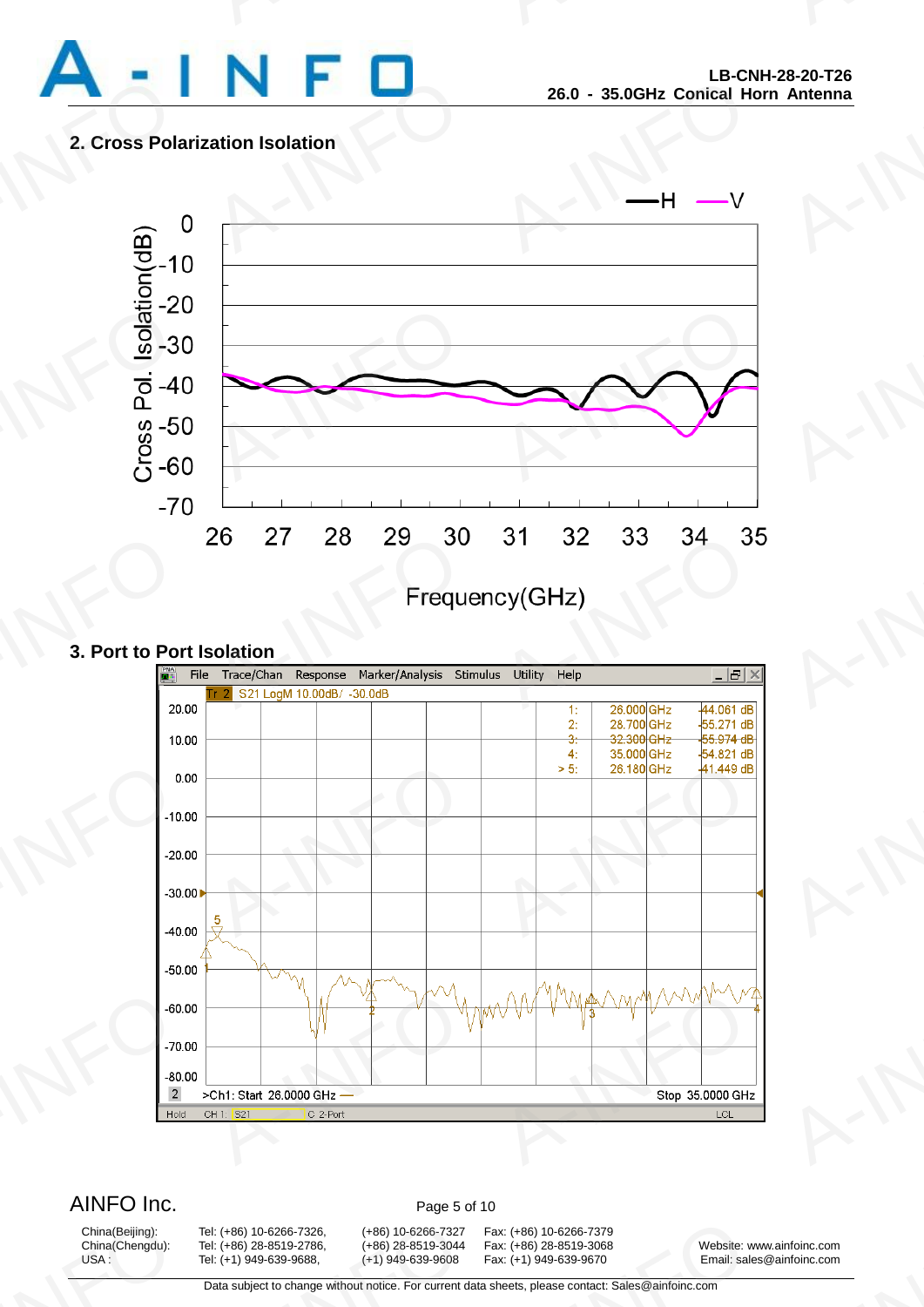

## **4. VSWR\_A Type**



## **Port-V**



AINFO Inc. Page 6 of 10

China(Beijing):<br>China(Chengdu):<br>USA :

9: (+86) 10-6266-7326, (+86) 10-6266-7327<br>9: (+86) 28-8519-2786, (+86) 28-8519-3044<br>9: (+1) 949-639-9688, (+1) 949-639-9608<br>Data subject to change without notice. For current d

China(Beijing): Tel: (+86) 10-6266-7326, (+86) 10-6266-7327 Fax: (+86) 10-6266-7379 13001 10-6266-7379<br>
13001 1486) 28-8519-3068<br>
13001 149-639-9670<br>
13001 149-639-9670<br>
14001 14002 14001 14002 14002 14002 14002 14002 14002 14002 14002 14002 14002<br>
14002 14002 14002 14002 14002 14002 14002 14002 14002 140

China(Chengdu): Tel: (+86) 28-8519-2786, (+86) 28-8519-3044 Fax: (+86) 28-8519-3068 Website: www.ainfoinc.com Tel: (+1) 949-639-9688, (+1) 949-639-9608 Fax: (+1) 949-639-9670 Email: sales@ainfoinc.com infoinc.com<br>
<u>A-Infoinc.com</u>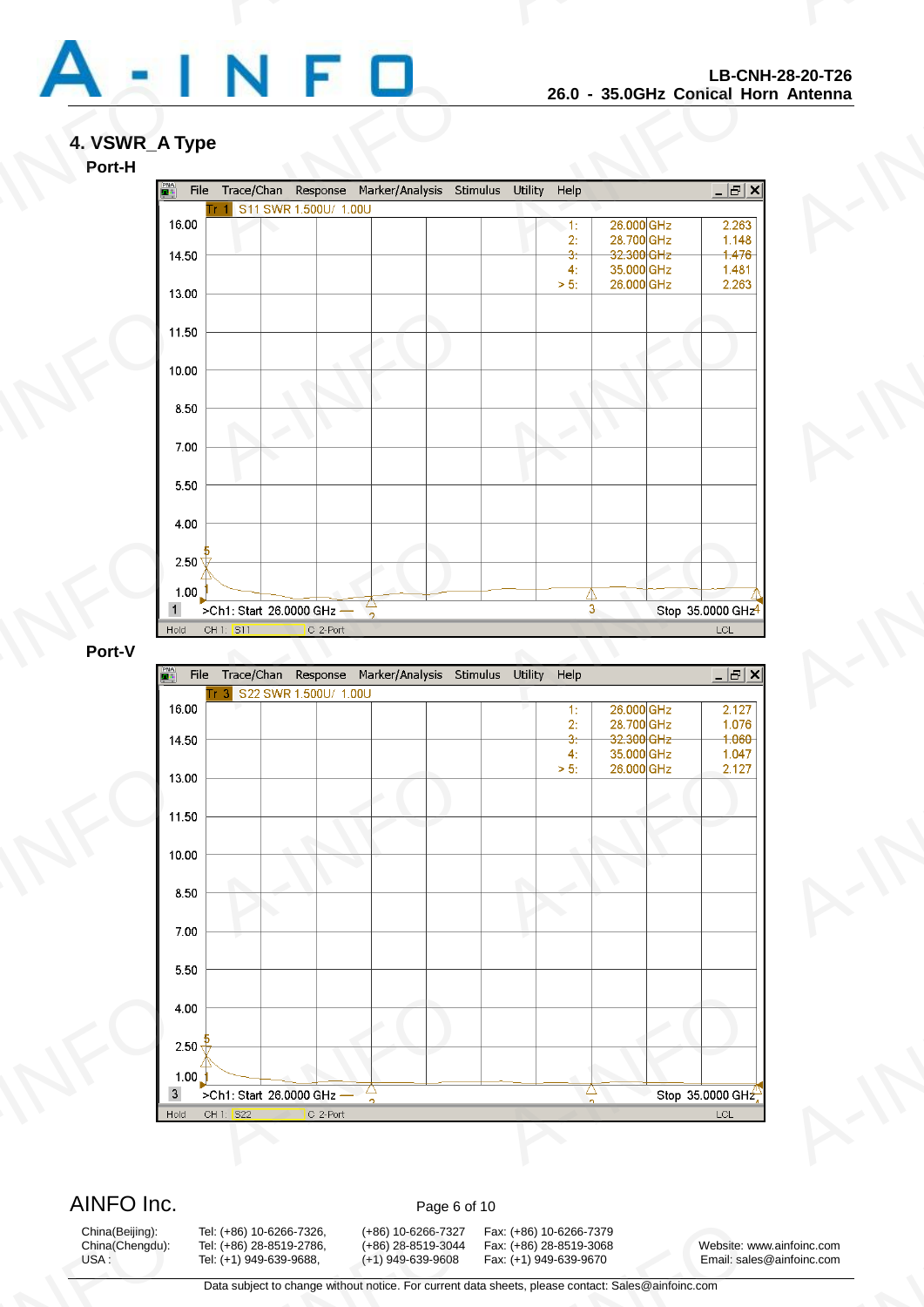

# **VSWR\_C Type**





AINFO Inc. Page 7 of 10

China(Beijing):<br>China(Chengdu):<br>USA :

9: (+86) 10-6266-7326, (+86) 10-6266-7327<br>9: (+86) 28-8519-2786, (+86) 28-8519-3044<br>9: (+1) 949-639-9688, (+1) 949-639-9608<br>Data subject to change without notice. For current d

China(Beijing): Tel: (+86) 10-6266-7326, (+86) 10-6266-7327 Fax: (+86) 10-6266-7379 13001 10-6266-7379<br>
13001 1486) 28-8519-3068<br>
13001 149-639-9670<br>
13001 149-639-9670<br>
14001 14002 14001 14002 14002 14002 14002 14002 14002 14002 14002 14002 14002<br>
14002 14002 14002 14002 14002 14002 14002 14002 14002 140

China(Chengdu): Tel: (+86) 28-8519-2786, (+86) 28-8519-3044 Fax: (+86) 28-8519-3068 Website: www.ainfoinc.com Tel: (+1) 949-639-9688, (+1) 949-639-9608 Fax: (+1) 949-639-9670 Email: sales@ainfoinc.com infoinc.com<br>
<u>A-Infoinc.com</u>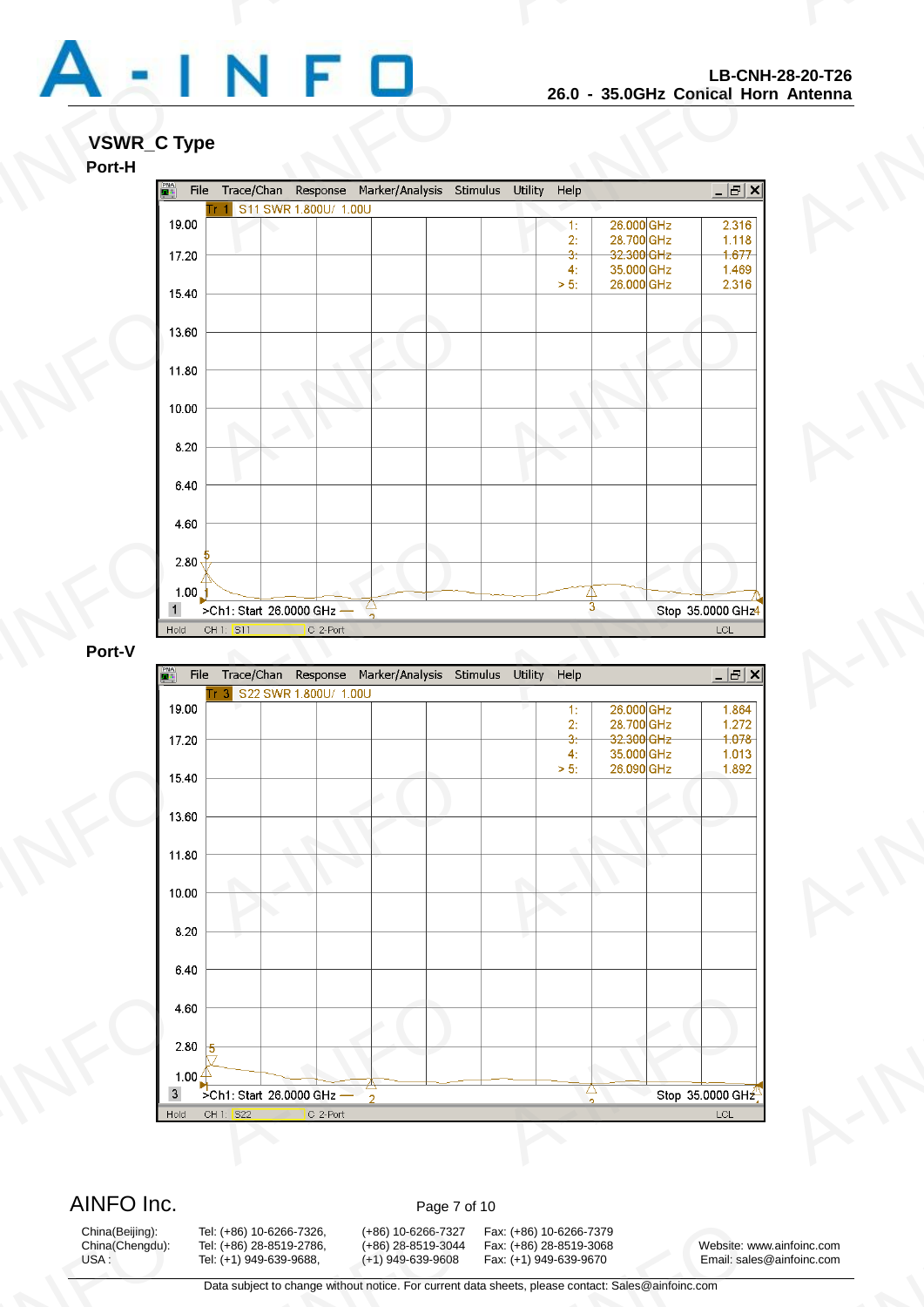







# AINFO Inc. Page 8 of 10

China(Beijing):<br>China(Chengdu):<br>USA :

9: (+86) 10-6266-7326, (+86) 10-6266-7327<br>9: (+86) 28-8519-2786, (+86) 28-8519-3044<br>9: (+1) 949-639-9688, (+1) 949-639-9608<br>Data subject to change without notice. For current d

China(Beijing): Tel: (+86) 10-6266-7326, (+86) 10-6266-7327 Fax: (+86) 10-6266-7379 13001 10-6266-7379<br>
13001 1486) 28-8519-3068<br>
13001 149-639-9670<br>
13001 149-639-9670<br>
14001 14002 14001 14002 14002 14002 14002 14002 14002 14002 14002 14002 14002<br>
14002 14002 14002 14002 14002 14002 14002 14002 14002 140

China(Chengdu): Tel: (+86) 28-8519-2786, (+86) 28-8519-3044 Fax: (+86) 28-8519-3068 Website: www.ainfoinc.com Email: sales@ainfoinc.com infoinc.com<br>
<u>A-Infoinc.com</u>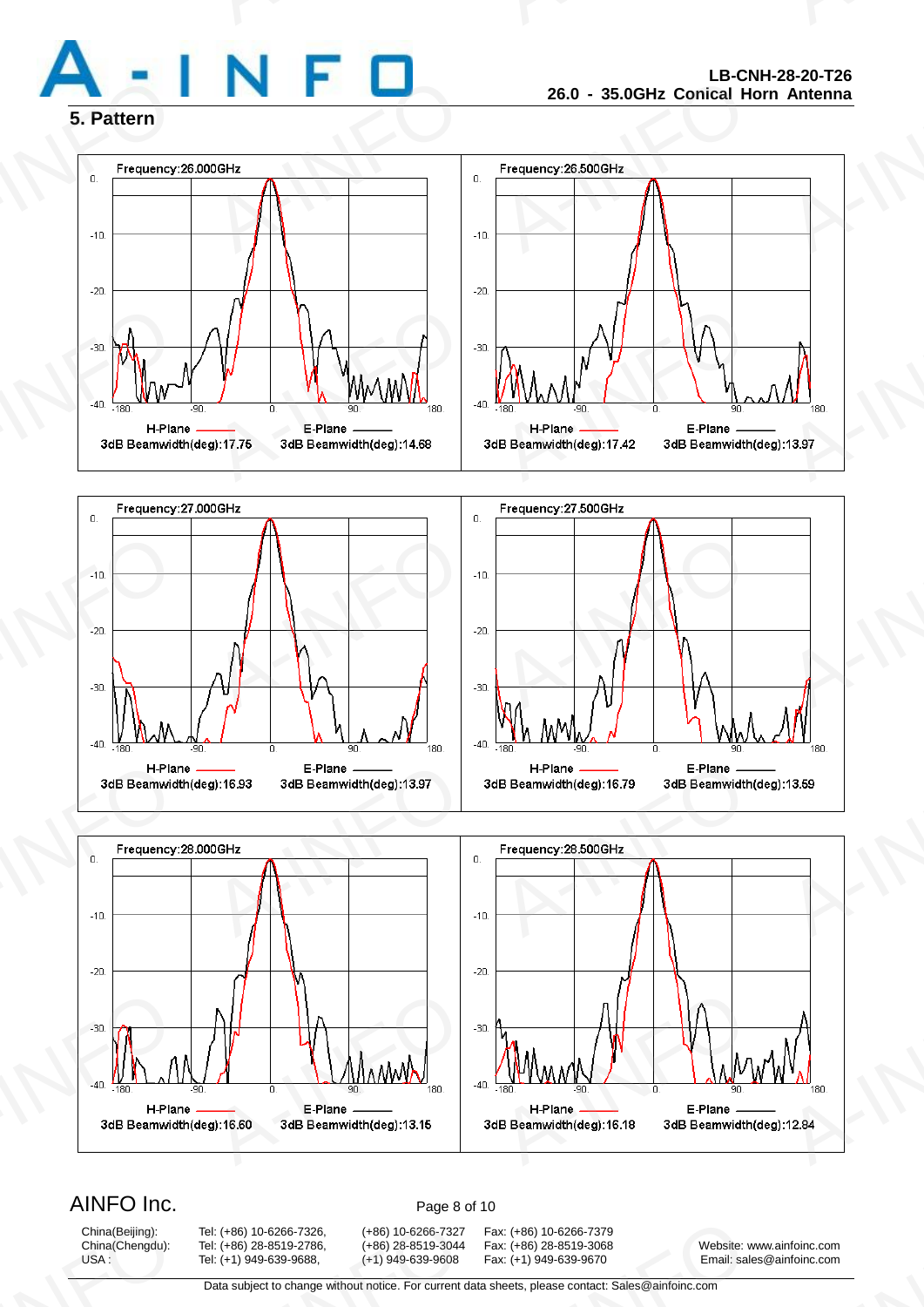







# AINFO Inc. Page 9 of 10

China(Beijing):<br>China(Chengdu):<br>USA :

China(Beijing): Tel: (+86) 10-6266-7326, (+86) 10-6266-7327 Fax: (+86) 10-6266-7379 9: (+86) 10-6266-7326, (+86) 10-6266-7327<br>9: (+86) 28-8519-2786, (+86) 28-8519-3044<br>9: (+1) 949-639-9688, (+1) 949-639-9608<br>Data subject to change without notice. For current d

China(Chengdu): Tel: (+86) 28-8519-2786, (+86) 28-8519-3044 Fax: (+86) 28-8519-3068 Website: www.ainfoinc.com Email: sales@ainfoinc.com infoinc.com<br>
<u>A-Infoinc.com</u>

Data subject to change without notice. For current data sheets, please contact: Sales@ainfoinc.com 13001 10-6266-7379<br>
13001 1486) 28-8519-3068<br>
13001 149-639-9670<br>
13001 149-639-9670<br>
14001 14002 14001 14002 14002 14002 14002 14002 14002 14002 14002 14002 14002<br>
14002 14002 14002 14002 14002 14002 14002 14002 14002 140